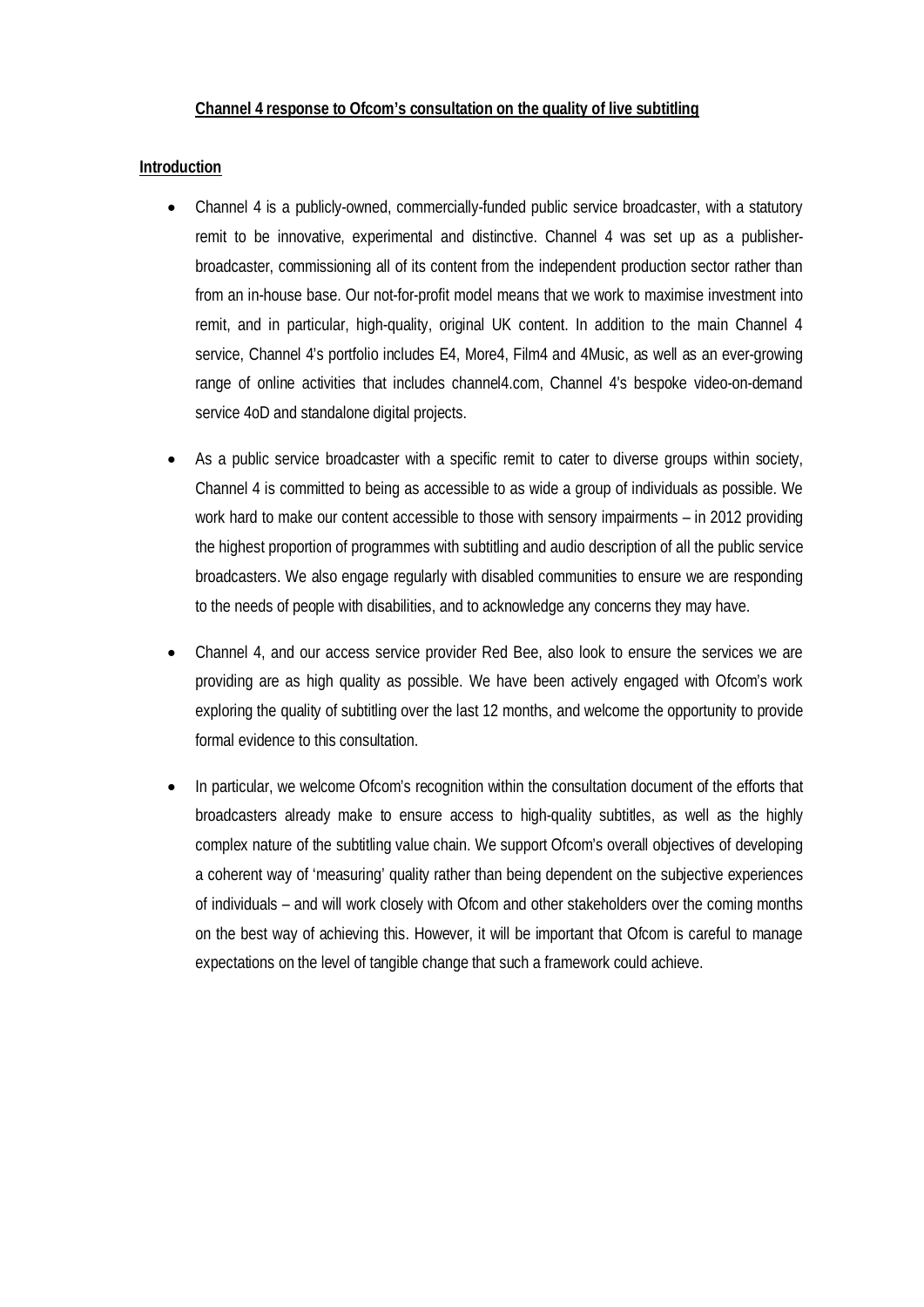#### **Channel 4 and access services**

- Channel 4 recognises how important it is that people with sensory impairments are able to access and enjoy our content. This is why in 2011 we announced major voluntary commitments to exceed our statutory quotas, by subtitling 100% of our programmes across all of our channels. In 2012 Film4, More4, E4, Channel 4, Channel 4+1, Channel 4 HD, E4 HD and Film4 HD all delivered 100% of their programmes with subtitles.
- Channel 4's subtitling provision includes both pre-recorded and live subtitling, to ensure that all of our programming is accessible to hearing impaired viewers. Subtitling is provided in live-form predominantly for live programmes, such as *Channel 4 News* or sports events like the *Paralympics* or *Channel 4 Racing*. We also provide live subtitling where it has not been possible to add pre-recorded files – such as with near-live shows such as music concerts and festivals coverage, or topical programmes ranging from D*ispatches* to *Alan Carr: Chatty Man*, which are recorded very close to transmission.
- In addition to subtitling, Channel 4 is also required by Ofcom to provide audio description for 10% of all programmes on the main channel, E4, More4 and Film4 – and in 2011 made a voluntary commitment to more than double this provision to 20%. These quotas were significantly surpassed in 2012, with 34.5% of all programmes on E4 providing audio description, and at least 24% on all other channels. This provision included simulcasting the Paralympics Opening Ceremony live on More4 with a bespoke audio described commentary – an innovative approach to AD which was widely welcomed by disability groups and viewers.
- We are also subject to responsibilities regarding signing in 2012 Channel 4 and E4 both met their signing quotas of 5% and 4% respectively while More4 made a financial contribution to the British Sign Language Broadcasting Trust (BSLBT) and the Film4 channel provided a valued slot for the broadcast of BSLBT specially commissioned programmes for the Deaf Community.
- Channel 4 recognises that increasingly consumers expect the same level of accessibility regardless of which platform they access content on. We have been providing subtitled content on our 4oD on-demand service since 2009, and now provide a majority of our catch-up content and archive content available with subtitles. Since 2012, Channel 4 has also been working to provide audio description services on 4oD.

#### Subtitling quality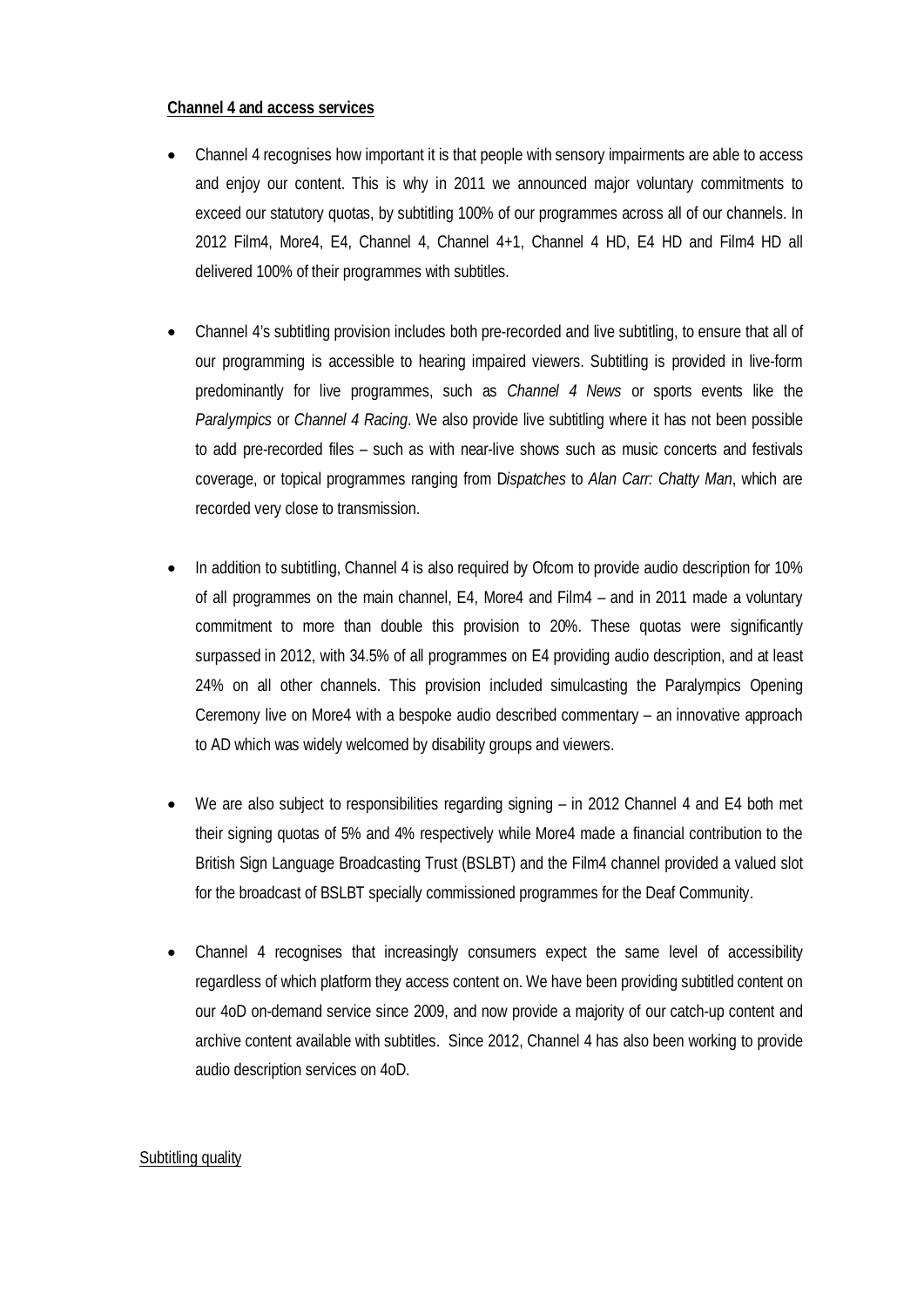- In addition to ensuring as much content as possible is made available to those with sensory impairments, Channel 4 is committed to providing high-quality subtitles. Our subtitling is provided by highly-trained specialists who regularly review and assess their work, and, through direct feedback provided to our Viewer Enquiries centre, as well as regular engagement with charities and disability groups, we monitor any concerns disabled viewers have about the quality of subtitles we provide, and then look to address and respond to them wherever possible.
- Our success at providing high-quality subtitles is reflected in the fact that despite broadcasting thousands of hours of subtitled programming every year, we receive very few complaints on the issue of quality. In 2012, Channel 4 received a total of 48 complaints about its television subtitling provision. This accounts for less than 0.05% of all the contacts made to Channel 4's Viewer Enquiries Centre over this period.
- Of these 48 complaints, only 24 of them related to specific quality concerns that were within the jurisdiction of Channel 4 and our access service provider: such as delays or subtitles being out of sync, live subtitling quality and inaccuracies. The remaining complaints were related to issues caused by technical problems – for example subtitles not appearing as a result of issues with the viewer's equipment. All complaints are passed on to Channel 4's access services team, who work with our access service provider Red Bee to investigate what may have caused issues.
- In addition to direct feedback from viewers, our access service provider, Red Bee, implements extensive reviewing and monitoring procedures to ensure that inaccuracies or other quality issues are picked up. All pre-recorded programmes undergo a QC check prior to transmission, and the Playout team liaises with the Access Services Duty Editor to troubleshoot any issues on air. This ensures that quality issues can be addressed and resolved as soon as possible.
- We are proud of our track record in providing high-quality subtitling, and we therefore welcome Ofcom's recognition of this work in its consultation document, which states that "br*oadcasters and subtitling providers go to considerable lengths to ensure that subtitling is of reasonable quality and is successfully transmitted to viewers".*

#### Improving quality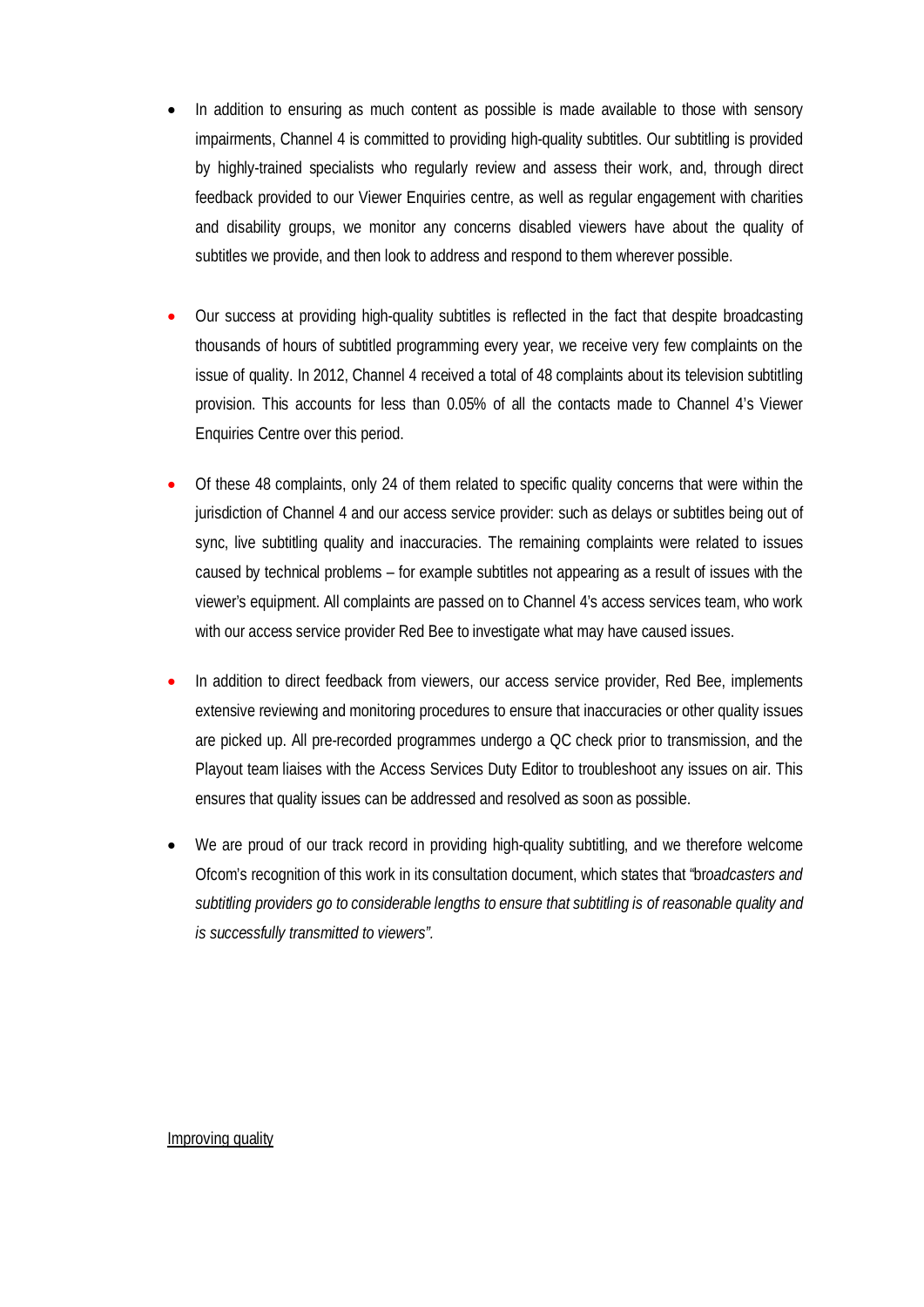- Despite the low volume of complaints received by Channel 4 on this issue, and the fact that it will never be possible for 100% of all subtitles to be perfect – as some programmes will always need to be provided with live subtitles, and within live subtitling it is inevitable that some errors will be made - we and our access service provider Red Bee continuously and actively look to explore ways in which it is possible to enhance the quality of the subtitles we provide.
- For example, Channel 4 always seeks to ensure that, where a programme has gone out with live subtitles but is subsequently available through other means, such as via repeats on Channel 4 or 4Seven or the 4oD platform, wherever possible the live file is then replaced with pre-recorded subtitles, to ensure that any errors that occurred in the original transmission are corrected for subsequent viewings.
- In addition, Red Bee consistently seek to improve quality, whether through their internal training procedures, preparation processes, or by investing in innovative new software. For example, all subtitling staff at Red Bee are incentivised to consistently improve the quality of their work, and as part of the internal review processes at Red Bee, all subtitlers are regularly assessed on accuracy by both peers and line managers.
- With particular regards to live subtitling, Red Bee has a rigorous training programme for subtitlers who new to that process, which includes detailed in-house guidelines. In addition, subtitlers are not allowed to go on air to deliver live subtitling until they have consistently achieved an accuracy level of more than 97% in their training. [1](#page-3-0)
- Subtitlers are also encouraged to access as much documentation about the live programme as possible, such as scripts, running orders or autocues, to inform their knowledge of the programme, its structure, content and contributors. Channel 4 makes considerable efforts to ensure this information is made available, as ensuring the subtitlers are as familiar with the material in advance as possible means there are less likely to be delays or mistakes when providing the live subtitles.
- In addition to these processes, Red Bee has also invested in technological solutions to quality issues – and most recently has launched new subtitling platform, Subito, which it believes could delivery major improvements in many areas of quality (see Box 1), such as reducing delays or increasing accuracy.

<span id="page-3-0"></span>-

<sup>•</sup> <sup>1</sup> Accuracy in this context is measured by looking at how many words are misrecognised by the subtitling software, how many words are missing, if extra words are added, or if the subtitles are ungrammatical and whether the text makes sense. Red Bee provide guidelines on their reviewing system to help line managers and reviewers make accuracy assessments, which includes distinguishing between types of errors.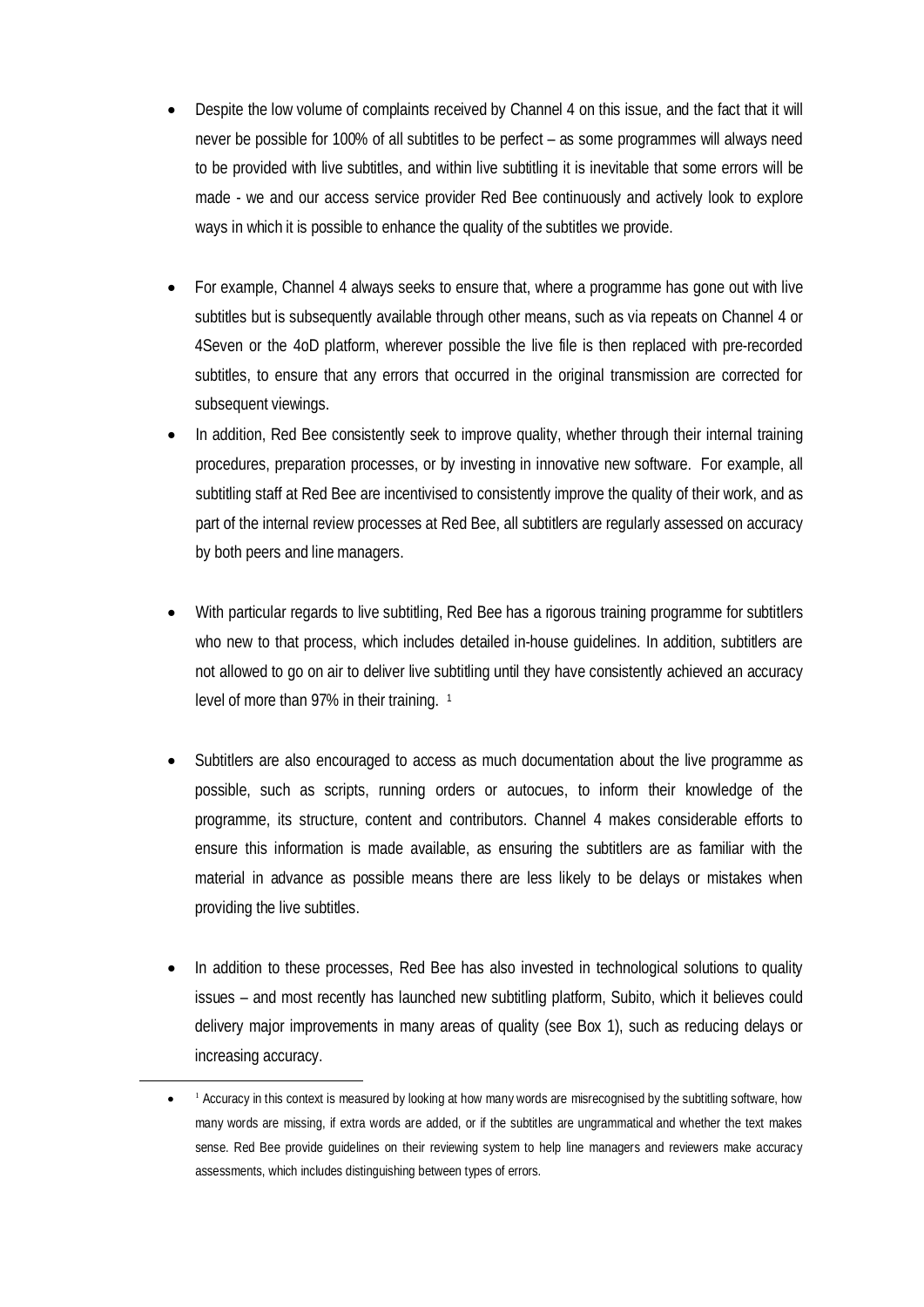- Channel 4 and Red Bee believe that Subito should address many aspects of quality of most concern to hearing impaired viewers – and would therefore encourage Ofcom to ensure that in addition to the specific regulatory measures and reporting mechanisms being pursued through this consultation, they also work to recognise and promote the voluntary initiatives being undertaken by industry to improve quality.
- In addition, we believe there is a role for Ofcom in managing the hearing impaired community's expectations of the level of quality that can be realistically achieved within live subtitling. As noted above, despite significant progress in technology and the work of specialist staff, it remains impossible for live subtitling to deliver perfectly accurate and in-sync subtitles: errors are inevitable. While all parts of the subtitling provision value chain work hard to minimise these errors and deliver the best solution possible, live subtitling will always require some level of compromise, and it will be important that Ofcom's work going forward reflects that.

## **Box 1: Subito – a new subtitling technology**

- Subito has been developed by Red Bee along with their dedicated software partner.
- Subito is based on Dragon Naturally Speaking speech recognition software, and therefore represents a major upgrade on previous live subtitling software:
	- o It is significantly more accurate than ViaVoice, the software previously used.
	- o It is significantly quicker to train enabling the subtitler to quickly scan in large amounts of vocabulary
	- o It enables the creation of temporary macros which can ensure unusual words or names can be added to the subtitlers vocabulary automatically
- Subito also captures all live text with timecodes enabling Red Bee to service more quickly programmes where there is a first live showing and then either a VOD or a narrative repeat
- Red Bee has deployed the first phase of Subito, and has already seen improved accuracy levels. Later phases of Subito will allow Red Bee to prepare text much more easily and accurately – for example it will enable subtitles to be prepared for C*hannel 4 News*, where there is access to running orders in advance, which can then be transmitted in sync with the soundtrack, reducing latency to a minimum.

**A reporting framework**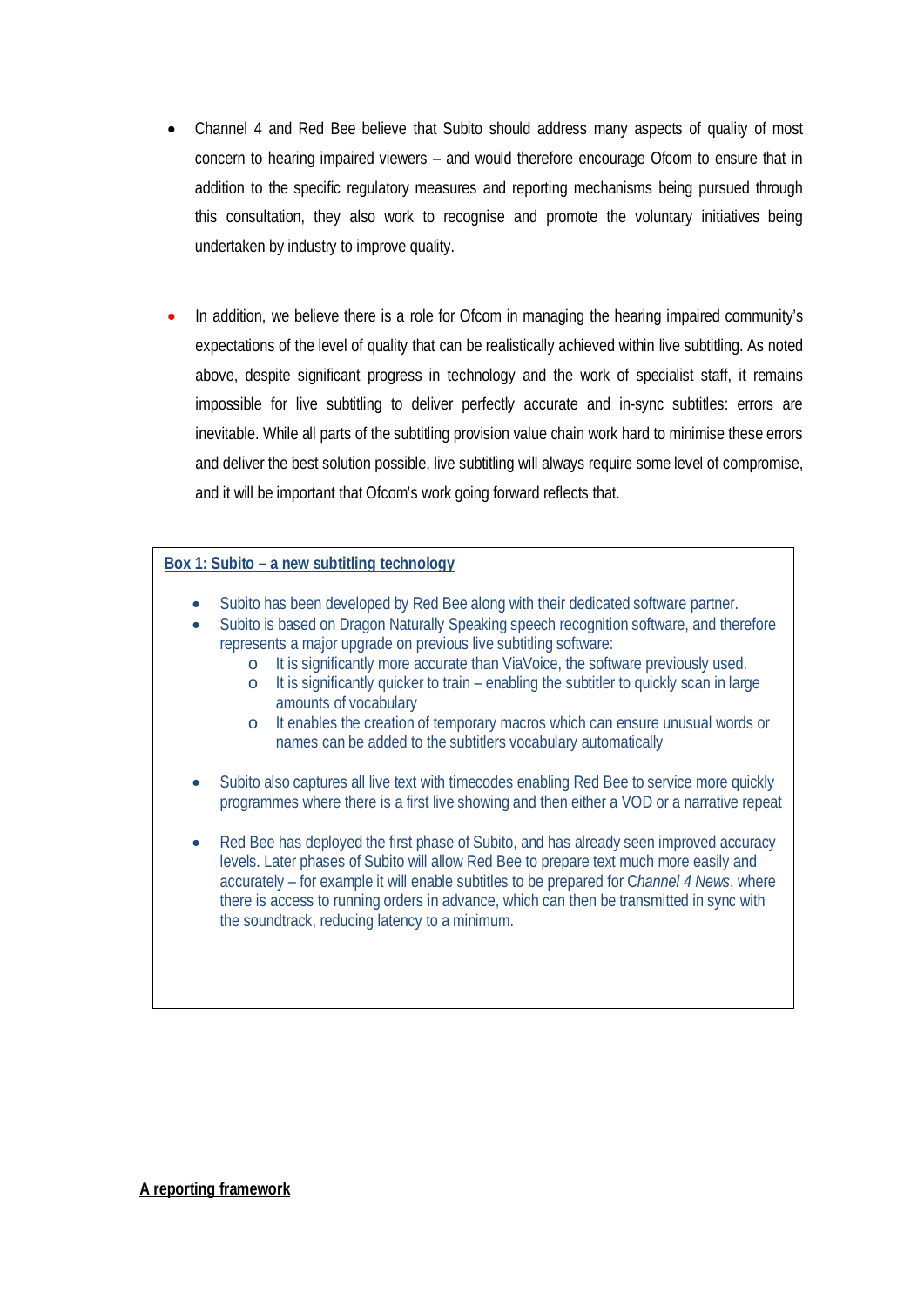- Ofcom have proposed developing a measurement and reporting framework that takes into account the issue of quality, to be reported alongside existing information on the overall volume of subtitles delivered by each UK broadcaster.
- Channel 4 is happy to work with Ofcom and other stakeholders on developing such a framework, which could be helpful a way of publicly reporting the progress made in delivering high-quality subtitles. Such a framework could also be helpful in bringing a degree of objectivity to a field that has previously been dependent on individual experiences of particular programmes, and subjective assessments of which aspects of 'quality' are most important.
- However, we would welcome further clarity from Ofcom on exactly what such a framework would be looking to achieve. While it will provide helpful information about what is being delivered by broadcasters, given the complexity of the live subtitling process and the best practice already being pursued by industry, as outlined above, it may be that broadcasters and their access service providers are not able to deliver significant quality 'uplifts' year after year. It is also unlikely to be possible to make meaningful comparisons between broadcasters, given the differences in programming types and overall volume of live subtitling that each provides. It is therefore important that Ofcom manages expectations about what introducing such a framework can realistically deliver.
- It will also be necessary to ensure that the agreed reporting framework is not overly onerous, or requiring extensive additional resource. Given the low level of complaints we receive by viewers on this issue, Channel 4 believes that having to invest considerable resource into reporting of this kind would not be proportionate to the level of concern regarding live subtitling quality.
- As Ofcom recognise, assessment of quality is a complex issue, and therefore cannot be evaluated by one simplistic measure. They are therefore right to focus on a 'basket of measures' that looks at several different aspects of quality – such as speed, latency, accuracy or presentation. It is important that Ofcom recognise however, that none of these aspects exist in isolation from each other – it is often the case that attempts to improve accuracy, for example, could lead to increased delays. This has proved to be a challenge historically when attempting improvements in subtitling quality, as there has not been a clear consensus from the hearing impaired community on the extent to which they may prepared to compromise one for another.
- For example, in their consultation document Ofcom ask for views from subtitled users on their preferences for the presentation of subtitles – specifically scrolling versus block. Red Bee has tended to provide a mix of both kinds of subtitling, as it believes that both have advantages and disadvantages. Viewers are more familiar with block subtitling, and therefore often state a preference for it – however there are fewer delays involved in providing scrolling subtitling. This is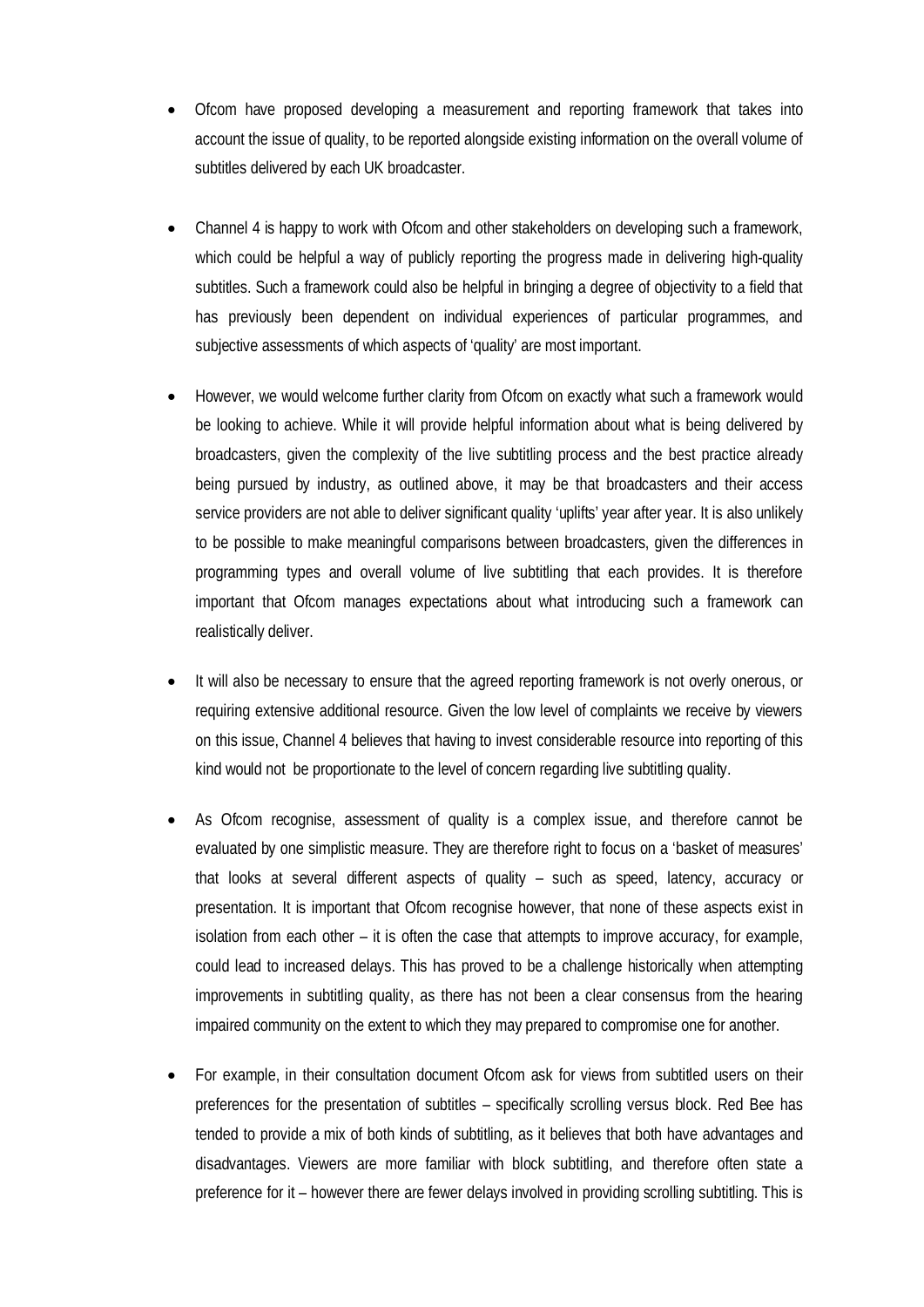an example of the kinds of compromise that subtitling providers regularly have to make decisions on, and it is therefore welcome that Ofcom are specifically seeking a steer from users of subtitling on their preferences on this point. Within this context, Channel 4 would have welcomed as part this review process, impartial, robust research commissioned by Ofcom on user preferences on other aspects of the subtitling experience, which could be used to inform other decisions of this kind.

## A single methodology

- Given the subjectivity surrounding the issue, for such a framework to be meaningful it will be important that a robust, single methodology is developed with clear, measureable parameters that can be consistently applied across broadcasters. This may take time to develop to ensure that a framework can be adopted that is meaningful for all involved.
- As part of this dialogue, we would welcome further clarity from Ofcom and others on the exact parameters of each 'quality' dimension. For example, in relation to latency, at what point in the programme should this be measured? Red Bee historically have not measured delay because, given that delays vary throughout the course of a programme, it has not been possible to agree on a 'single' latency number. Within this context, we agree with Ofcom that it would not be appropriate to set a maximum target for latency. In terms of accuracy, it is likely that there are currently different definitions of what constitutes a major or minor error within live subtitling, and therefore it will be important to provide detailed guidance on what the common definition should be.
- As outlined above, Channel 4's access service delivery partner Red Bee Media already conducts its own regular analysis on accuracy, including using a sample of programmes and checking for errors in wording, punctuation and spacing. Red Bee's experience of this kind of quality assessment should be a useful contribution to Ofcom's work to develop a more standardised approach.

## Timing and practicalities

- Ofcom propose that every 6 months would be an appropriate timeframe for this report. However, it will be important to work through the logistical implications of this –at present broadcasters are currently only required to hold tapes for 90 days, and therefore will need to identify the best way of procuring a full 6 months' of output.
- Ofcom also ask if broadcasters should report separately on different types of live programming. Channel 4 believes that given the different expectations that viewers have about different types of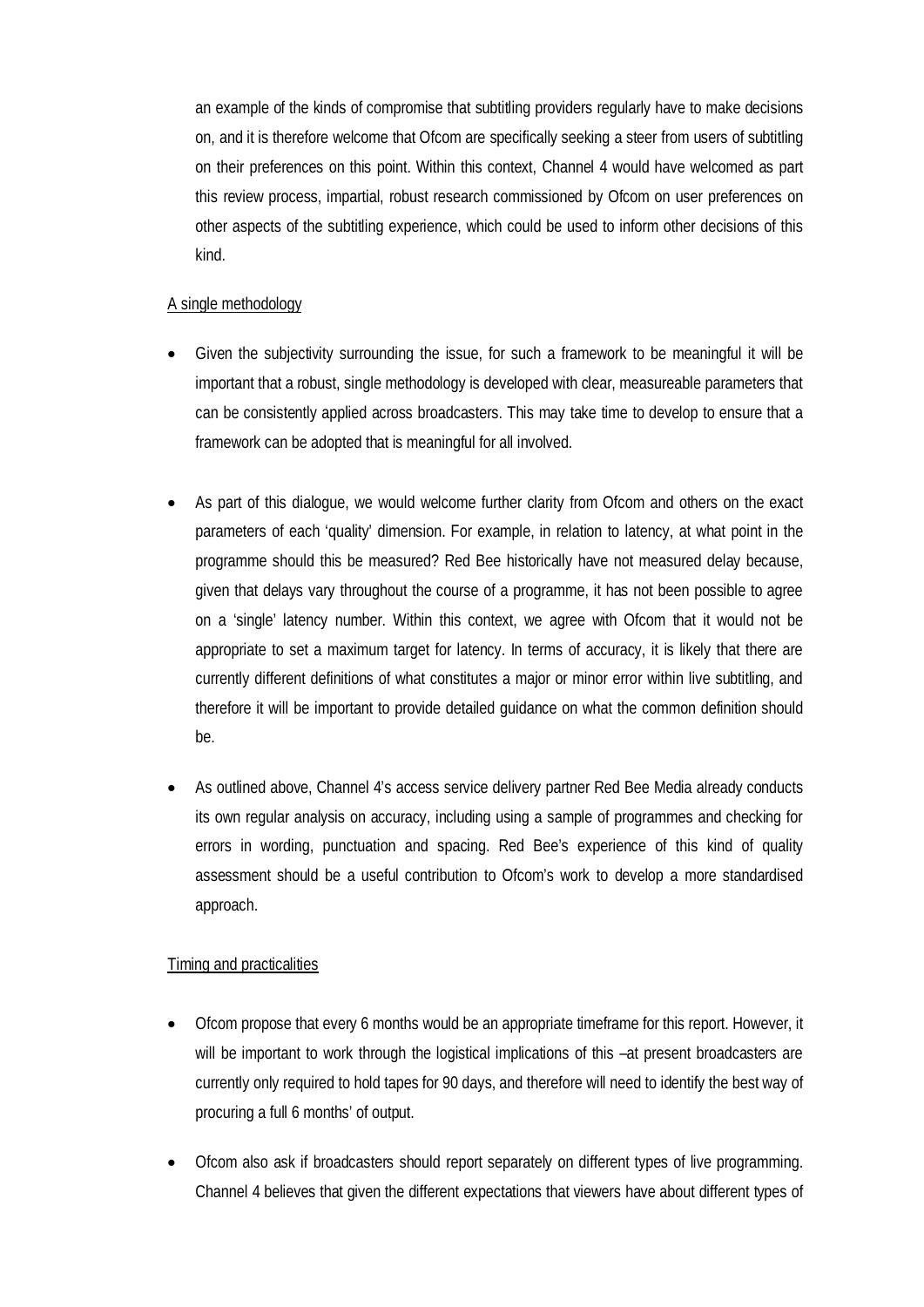programming, it would be appropriate to distinguish between, for example, news and current affairs versus entertainment programmes. However, it will be important that this approach is not too granular to ensure that the information can remain meaningful and the job of measuring and reporting it is not overly onerous. We therefore support the approach suggested by Ofcom in its consultation document, that the sample should be limited to 2 or 3 categories of programme.

• Channel 4 observes that at present it is not currently clear who Ofcom is proposing should be responsible for conducting the monitoring – whether that is the broadcasters (which would require new, additional resource), the access service delivery partner (which would require them to report on their own work), or Ofcom themselves. We would welcome further clarity from Ofcom on this point.

## Late delivery of programmes

- Ofcom's consultation notes that some pre-recorded programmes are currently broadcast with live subtitles, as despite being produced in advance of the transmission date, they were not delivered to the access service provider in time for a pre-recorded subtitling file to be added.
- Ofcom have therefore requested that the broadcasters provide them with a report in 2014, covering July to December 2013, which details the number of programmes delivered to the broadcaster after the agreed delivery date, which were intended to be delivered with pre-recorded subtitles but which as a result of this late delivery required live subtitles.
- Channel 4 is willing to provide Ofcom with such a list on a confidential basis. However, we would note that from our initial analysis that it is unlikely to be an extensive list – as previously noted, we seek wherever possible to provide pre-recorded subtitles, and the majority of programmes that go out with live subtitles are either transmitted live or were filmed very close to transmission. Other factors that could lead to pre-recorded programmes being transmitted with live subtitles include technical problems with the initial subtitle file, or legal issues that subsequently require re-edits. We therefore provide live subtitling as a last-minute alternative to ensure that the programme can still be accessible.
- Indeed, our figures suggest that in 2012, across the entire Channel 4 portfolio of channels, there were only 50 individual episodes of programmes that received live subtitling as a result of 'late delivery'. This compares with approximately 30,000 hours of programming broadcast across the Channel 4 portfolio that year.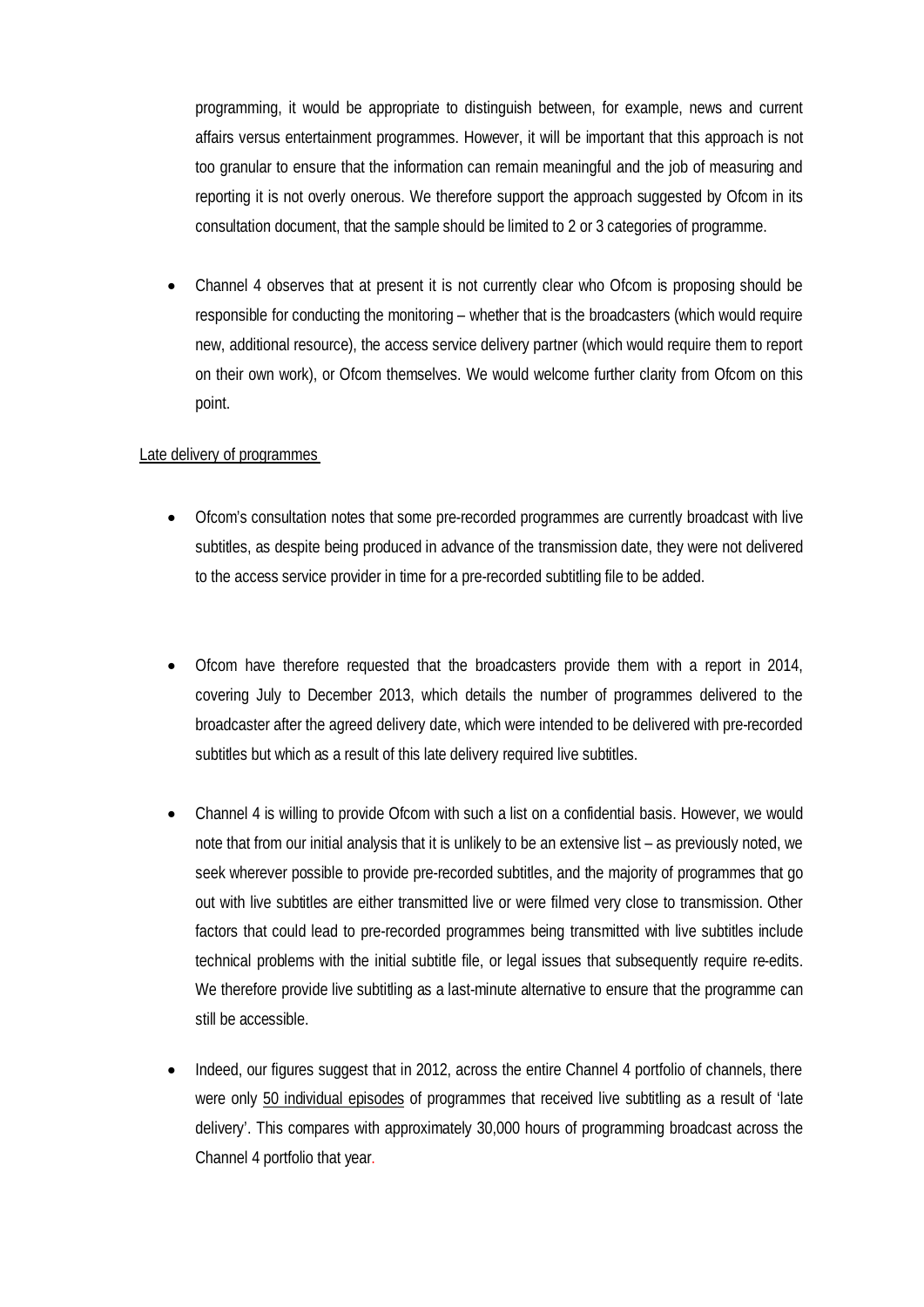• While Channel 4 is willing to provide Ofcom this information for the time period requested, we would encourage Ofcom to be mindful of the importance of proportionality, and would welcome more clarity on the objectives for requesting such information and expectations for the kinds of tangible change that it could lead to.

# **Technical issues**

- Channel 4 welcomes Ofcom's recognition that there are a range of other factors that can impact upon the perceived quality of the subtitles on our programming, but which are outside of the control of the broadcaster or access service providers. As noted above, almost half of the complaints Channel 4 receives on the issue of subtitling were relating to quality – whether that is transmission issues that led to subtitles going missing or problems with viewer set-top boxes that affected their ability to receive subtitles effectively.
- Channel 4 is therefore willing to provide Ofcom with details on the incidences and technical causes of failures, where we have access to that information. Ofcom is right to note, however, that any detail is likely to be commercially sensitive, and therefore could only provide this information at an aggregated level.

# **Delaying live transmissions**

- Channel 4 notes that Ofcom has asked for views on the possibility of introducing live delay transmissions to improve subtitling quality. While conceptually straightforward, introducing such a delay into all live programming will undoubtedly introduce a number of side effects, both in terms of technology, operational and cost perspectives, and is likely to cause significant risks for very little gain.
- The introduction of such a delay to live programming could, in Channel 4's view, unfairly discriminate broadcasters against other forms of media offering similar coverage of live events, including radio and social media, who would not be subject to similar delays and would consequently be able to offer its users with real-time updates of events. This, in turn, could have a significant detrimental impact on the viewing experience of live events on television, particularly in an increasingly converged environment.
- The impact of this delay would also have the potential to extend beyond our linear content. In recent years, Channel 4 has also increasingly sought to provide viewers with innovative new second-screen projects aimed at promoting further viewer engagement with its programmes. A significant proportion of our second-screen applications relate to live content – including the